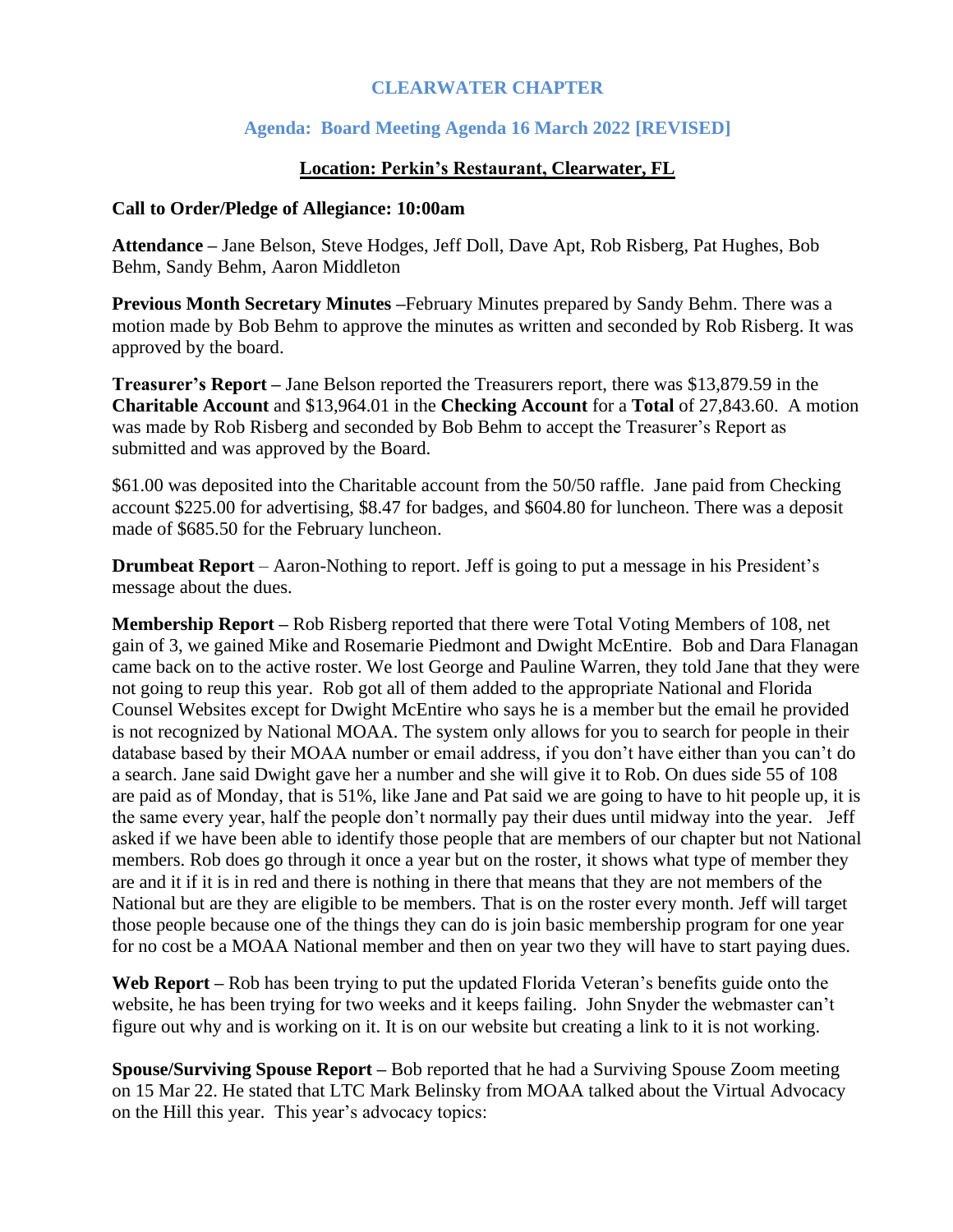**Support the Major Richard Star ACT (concurrent receipt for combat injured servicemembers), Reduce TRICARE Mental Health Copayments, Enact a 4.6% Military Pay Raise in the FY2023 National Defense Authorization Act (NDAA)** In FL good response from Congressman Gus Bilirakis and Charlie Christ but little or no response from our Senators they are the ones that we need to reach out to. Get your chapters to reach out to them.

The topic came up about DD 214's - How to read them, how do you order them, what do you need them for. Bob provided a link where the spouses could go to get all this information.

Currently there are a 108 members in the chapter representing 36 states.

**Programs Report** – Frank J. Michael who is the Program Director-Council and Chapter Affairs is the speaker for our March luncheon and he would like to have a meeting after the luncheon to talk about the leadership of the organization.

## **Members in Distress Report –** Nothing to Report

**ROTC Scholarship** – Steve said that the interview with the cadets is on March 23<sup>rd</sup>. Steve will be away so Dave Mason and Bob Behm will be attending. Major Jeff Hughes is the contact, there will be Three interviews. The winner will come to our luncheon in April to speak.

**Legislative Liaison –** Dave sent an email about the redistricting that is taking place in Florida, a lot of this has to do with making room for the new  $28<sup>th</sup>$  district. There are some significant changes within our sphere within Florida, the  $12<sup>th</sup>$  district which is Bilirakis's district has drastically increased in size.

## **Old Business**

Form 990-N or 990-PF Pending IRS determination/tax filing: Steve is making progress, he found a form online it is a short form and easy, he is going to use that we started on 5 March of 2020 and tax year fiscal year ends 28 February of 21. May  $15<sup>th</sup>$  is when our first tax return would be due, he put us in as a C3 not 19.

Jeff asked Bob Behm if he has received anything from the IRS, Bob said not for a couple of years now, so Jeff did file to change our status, he used Bob's address so it wouldn't get all messed up if they send anything back.

Jeff said that we are trying to get our designation changed from private back to public and until we do that just a reminder you cannot apply for a grant from any company as a private organization, so Jeff was unable to apply for any grants with any of the other organizations for the golf tournament this year besides the one we will talk about later.

**Polo Shirts**: Gary Williams has the Polo shirts and he will bring them to the luncheon. Gary wants the checks to be made out to the chapter.

**Tri-Fold Brochure**: No update per Jeff, he did have an example.

**Convention Add and sponsorship**-Jeff had an example of the ad that he submitted for us from our chapter for the Florida Council Chapters Convention, we paid \$75.00 for the ad, and then we paid \$150.00 for the sponsorship of a gambling table, that money goes to the MOAA Foundation and it is a fundraiser specifically for the MOAA Foundation which we used last year to get a grant for the K9 Partners with Dave which is off the table this year. If anybody knows another good charity where we have some involvement, we can compete for a grant again.